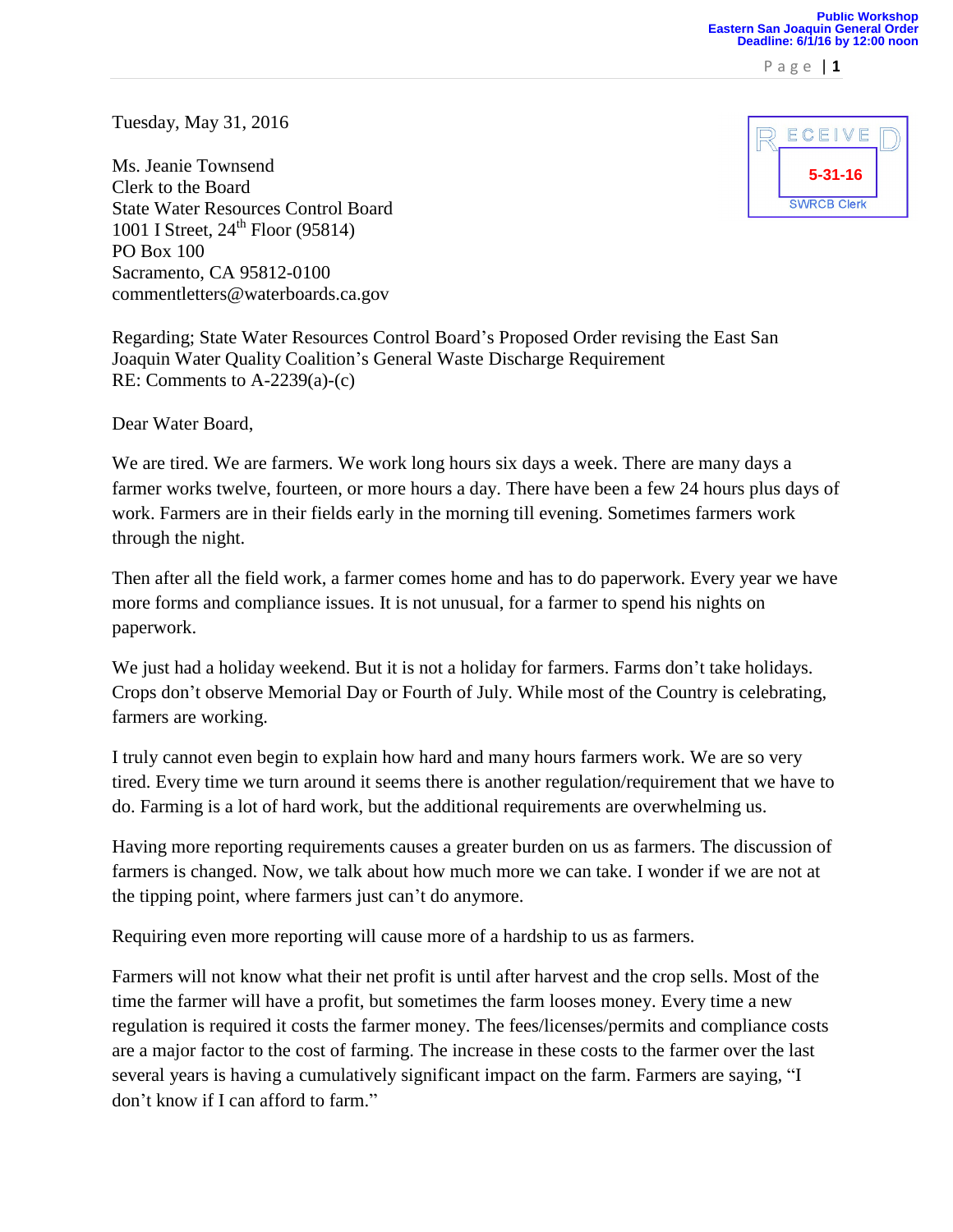Requiring more reporting will increase the cost of farming. And farming is already perilously financially unpredictable. Every time there is another regulation it costs more money. "I don't know if we can afford to keep farming" is a real concern for us as farmers.

It is privileged information.

Farmers spend many years working with their crops. We fine tune it. What we use and the amounts is proprietor information. It is confidential information. We should not have to list our secret formula publicly. For us as farmers, it would be similar to making Coca-Cola list its formula publicly.

Farmers are already regulated.

I recall a conversation I had with someone who lived in the city and now moved to the country. She wanted to spray the weeds around her shed with Roundup. She was livid when she found out she had to go to the county and get a permit. As she said, "I can spray all the time in the city and no one cared. I move to the country and I can't even spray a couple of messily weeds around my shed. I have to go down to the county to get a permit to spray a few weeds with Roundup."

For a farmer to have a permit, he has to complete continue education hours and/or a test. Farmers also work with crop advisors. Farmers continually are educating themselves on best crop practices.

Every year about February through to the fall, when I go shopping I wonder about the city farmer/home gardener. Choose your store: Orchard, Lowes, Walmart, even some grocery stores. One will see large sections dedicated to the city farmer/home gardener. There are all sorts of items to apply to the home gardener's soil, shelves and shelves of different chemicals and fertilizers. No permit required. No training. No regulations. No reporting requirements.

I wonder, are the city farmers/home gardeners reading the package for application directions every time before the product is applied? Maybe sometimes, but probably many times they just apply it

I wonder what the cumulative affects there are with all the applications by the city farmer/home gardener.

If one group is regulated than all should be regulated.

If regulations are being required they need to be required to all. It is not right or fair to single out one group, in this case farmers. The city farmer/home gardener needs to report their usage just like the farmer.

Do you want to have what you apply at home publicly available? Will people in the city be willing to have their site specific information publicly available?